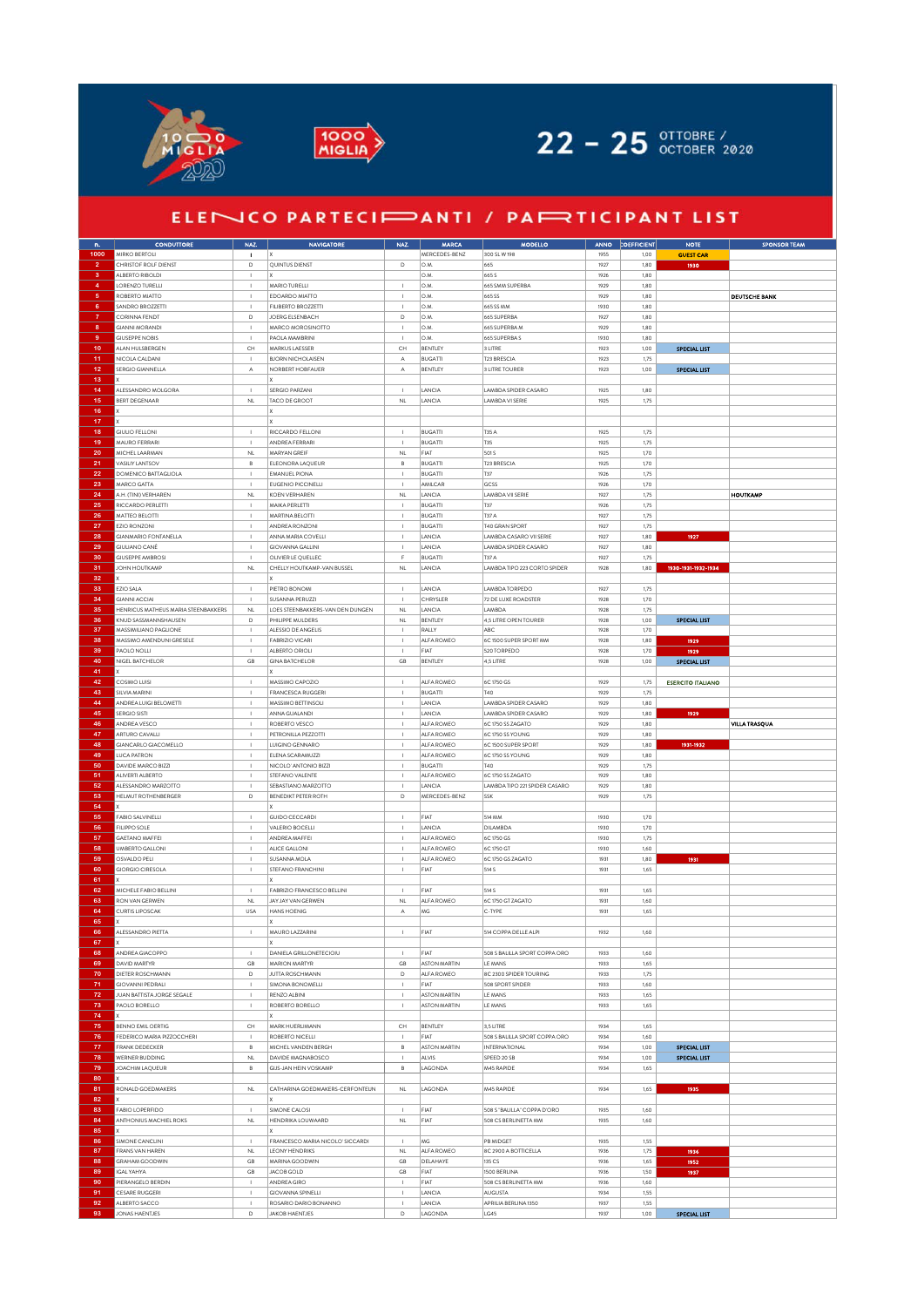| 94         | MICHAEL HAENTJES                                               | D                                        | MARKUS CONRAD                             | D                            | <b>VOLPINI LANCIA</b>              | APRILIA SPORT                                      | 1937         | 1,60         | 1949                     |                               |
|------------|----------------------------------------------------------------|------------------------------------------|-------------------------------------------|------------------------------|------------------------------------|----------------------------------------------------|--------------|--------------|--------------------------|-------------------------------|
| 95         | RICHARD LISMAN                                                 | USA                                      | MICHEL BROGARD                            | <b>USA</b>                   | RILEY                              | SPRITE TT                                          | 1937         | 1,60         |                          |                               |
| 96         | VINCENT TOURNEUR                                               |                                          | <b>AURE FIAT</b>                          | F                            | DELAHAYE                           | 135 CS                                             | 1937         | 1,65         |                          |                               |
| 97         | <b>ANTONIO ROSSI</b>                                           |                                          | ALESSANDRO CAPPELLA                       |                              | LANCIA                             | APRILIA CABRIOLET                                  | 1938         | 1,55         |                          |                               |
| 98         | <b>CLAUDE PONCELET</b>                                         | B                                        | <b>MARTINE HENRICOT</b>                   | B                            | <b>BMW</b>                         | 328                                                | 1938         | 1,60         |                          | <b>GINION CLASSICS</b>        |
| 99         | FABRIZIO DI AMATO                                              | $\mathbf{I}$                             | MASSIMO DI AMATO                          | $\mathbf{I}$                 | BMW                                | 328                                                | 1938         | 1,60         |                          |                               |
| 100        | JOHANNES BRANDERHORST                                          | $\mathsf{NL}$                            | LEON VAN GAMEREN                          | $\mathsf{NL}$                | LANCIA                             | ASTURA                                             | 1938         | 1,60         |                          |                               |
| 101        | MARCO BELLOLI                                                  |                                          | <b>DIONIGIO MALTINI</b>                   |                              | LANCIA                             | APRILIA BERLINA 1350                               | 1938         | 1,55         |                          |                               |
| 102        | MARIO RIGHELE                                                  | $\blacksquare$                           | <b>GIANCARLO ATTURI</b>                   | $\mathbf{I}$                 | LANCIA                             | <b>APRILIA SPIDER</b>                              | 1938         | 1,55         | <b>VEICOLI MILITARI</b>  |                               |
| 103        | PAOLO SPAGNOLI                                                 |                                          | ANDREA RUSSO                              | $\overline{1}$               | FIAT                               | 508 C BALILLA 1100 BERLINA                         | 1938         | 1,50         |                          |                               |
| 104        | PIERRE MELLINGER                                               | CH                                       | TOMMASO GELMINI                           |                              | ALFA ROMEO                         | 6C 2300 B MM SPIDER TOURING                        | 1938         | 1,70         | 1939 - 1940              |                               |
| 105        | TOMASO TRUSSARDI                                               | -1                                       | GIANMARIA AGHEM                           | $\mathbf{I}$                 | BMW                                | 328                                                | 1938         | 1,60         | <b>GUEST CAR</b>         |                               |
| 106        |                                                                |                                          |                                           |                              |                                    |                                                    |              |              |                          |                               |
| 107        | PAOLO BUCCHI                                                   | $\overline{1}$                           | MARIA ANGELA SNELLI                       | $\mathbf{I}$                 | MG                                 | T SUPERCHARGER                                     | 1939         | 1,60         |                          |                               |
| 108        | <b>ENNIO TOSI</b>                                              |                                          | PAOLO CESARE CRISTIANO                    |                              | ΜG                                 | TB                                                 | 1939         | 1,60         |                          |                               |
| 109        | DOMENICO PACE                                                  | $\overline{1}$                           | <b>GIORGIO FANELLI</b>                    | $\mathbf{I}$                 | FIAT                               | 508 CM 1100                                        | 1939         | 1,50         | <b>ESERCITO ITALIANO</b> |                               |
| 110        | FEDERICA BIGNETTI BIGNETTI                                     | $\overline{1}$                           | ROSSELLA TORRI                            | $\blacksquare$               | ΜG                                 | TB                                                 | 1939         | 1,60         |                          |                               |
| 111        | FRANCESCO MONTRONE                                             | $\overline{\phantom{a}}$                 | FEDERICO BONATO                           | $\overline{\phantom{a}}$     | LANCIA                             | APRILIA BERLINA 1500                               | 1939         | 1,40         | <b>ESERCITO ITALIANO</b> |                               |
| 112        | MARIO CANIGGIA                                                 |                                          | ANGELO CANIGGIA                           | $\overline{1}$               | FIAT-LANCIA                        | APRILIA BARCHETTA FAINA                            | 1939         | 1,60         |                          |                               |
| 113        | ROBBERT PAUL RAPPANGE                                          | $\mathsf{NL}$                            | <b>HENDRICUS HILDERS</b>                  | $\mathsf{NL}$                | FIAT                               | 508 C BALILLA 1100 BERLINA                         | 1939         | 1,55         | 1947                     |                               |
| 114        | <b>TARCISIO BONOMI</b>                                         | -1                                       | SIMONE BONOMI                             | $\blacksquare$               | <b>BMW</b>                         | 328                                                | 1939         | 1,60         |                          |                               |
| 115        | ANTONIO BELOTTI                                                | $\overline{\phantom{a}}$                 | UGO GAMBARDELLA                           | $\overline{\phantom{a}}$     | LANCIA                             | APRILIA CABRIOLET                                  | 1940         | 1,55         |                          |                               |
| 116        | AD BRANDERHORST                                                | <b>NL</b>                                | NANETTE BRANDERHORST                      | <b>NL</b>                    | ALFA ROMEO                         | 6C 2500 S CABRIOLET TURINGA                        | 1942         | 1,60         |                          |                               |
| 117        |                                                                |                                          |                                           |                              |                                    |                                                    |              |              |                          |                               |
| 118        | ANTON REEF                                                     | <b>NL</b>                                | MONIQUE OLDE SCHOLTENHUIS                 | <b>NL</b>                    | BENTLEY                            | SPEED 8 LE MANS                                    | 1947         | 1,00         | SPECIAL LIST             |                               |
| 119        | ARNO SCHENK                                                    | CH                                       | PHILIPP SCHENK                            | CH                           | HEALEY                             | 2400 ELLIOTT                                       | 1947         | 1,45         | 1949                     |                               |
| 120        | ERMANNO DE ANGELIS                                             |                                          |                                           |                              | CISITALIA                          |                                                    | 1947         | 1,70         |                          |                               |
|            |                                                                |                                          | ANNUNZIATA DEL GAUDIO                     |                              |                                    | 202 SMM SPIDER NUVOLARI                            |              |              |                          |                               |
| 121<br>122 | <b>FLORIAN RAJKI</b><br><b>JULIAN ELLISON</b>                  | $\mathsf{NL}$<br>GB                      | RON VAN DONGEN<br>MARK CULLEY             | $\mathsf{NL}$<br>GB          | ALFA ROMEO<br>FIAT                 | 6C 2500 SS CABRIOLET<br>1099 "MUSONE"              | 1947<br>1947 | 1,55<br>1,35 | 1949                     |                               |
| 123        | MARINO BERTAZZA                                                | $\mathbf{I}$                             | <b>GRAZIA FUSELLI</b>                     | $\mathbf I$                  | FIAT                               |                                                    | 1947         | 1,30         |                          |                               |
| 124        |                                                                | $\mathbf{L}$                             |                                           | $\mathsf{L}$                 |                                    | 1100 B SPIDER MONVISO STELLA ALPINA                | 1947         |              |                          |                               |
| 125        | MARK NIEDERKORN<br>PAOLO DANIELI                               |                                          | <b>FRANCK BECKER</b>                      |                              | CISITALIA                          | 202 SMM SPIDER NUVOLARI<br>202 SMM SPIDER NUVOLARI | 1947         | 1,70         |                          |                               |
| 126        | <b>ROB PETERS</b>                                              | <b>NL</b>                                | RICCARDO BAILO<br>STEFANIE BOLLE PETERS   | $\mathsf{NL}$                | CISITALIA<br><b>FIAT ALA D'ORO</b> | 508 C "HARDTOP                                     | 1947         | 1,70<br>1,55 |                          |                               |
| 127        |                                                                | D                                        | SABRINA RYBCZYNSKI                        | D                            |                                    |                                                    | 1947         |              | 1947                     |                               |
| 128        | STEFAN RYBCZYNSKI                                              |                                          |                                           |                              | ALFA ROMEO                         | 6C 2500 SUPER SPORT COMPETIZIONE                   |              | 1,65         | 1948                     |                               |
| 129        |                                                                |                                          |                                           |                              |                                    |                                                    |              |              |                          |                               |
|            | TON OTTEVANGER                                                 | $\mathsf{NL}$                            | TINEKE OTTEVANGER-LITTOOY                 | $\mathsf{NL}$                | CISITALIA                          | 202 SMM SPIDER NUVOLARI                            | 1947         | 1,70         | 1947-1948                |                               |
| 130        |                                                                |                                          |                                           |                              |                                    |                                                    |              |              |                          |                               |
| 131        |                                                                |                                          |                                           |                              |                                    |                                                    |              |              |                          |                               |
| 132        |                                                                |                                          |                                           |                              |                                    |                                                    |              |              |                          |                               |
| 133        | DOLF MEEWIS                                                    | $\mathbb{R}$                             | <b>GEERT KISTEMAKER</b>                   | D                            | CISITALIA                          | 202 B BERLINETTA PININ FARINA                      | 1948         | 1,50         | 1949                     |                               |
| 134        | <b>EUGEN GAAL</b>                                              | SK                                       | NADIA SEMANOVA-BAILLEUL                   | SK                           | HEALEY                             | 2400 ELLIOTT                                       | 1948         | 1,40         |                          |                               |
| 135        | HANS VAN HATTEM                                                | NL                                       | NICOLAAS RODENBURG                        | $\mathsf{NL}$                | ALFA ROMEO                         | 6C 2500 SS TOURING COUPE                           | 1948         | 1,55         |                          |                               |
| 136        | MARK COOPER                                                    | GB                                       | <b>JAMES HENERY</b>                       | GB                           | CISITALIA                          | 202 SMM SPIDER NUVOLARI                            | 1948         | 1,70         | 1949                     |                               |
| 137        | ROB NUHOR                                                      | NL                                       | MAUD NUHOF                                | NL                           | <b>OSFA FACCIOLI</b>               | FIAT 750 SPORT                                     | 1948         | 1,60         | 1951                     |                               |
| 138        | RICARDO ALFONSO VEGA CASTRO                                    | MEX                                      | JOSE ANTONIO VEGA                         | MEX                          | FERRARI                            | 166 INTER SPIDER CORSA ANSALONI                    | 1948         | 1,75         | 1949 - 1950              |                               |
| 139        | ROBERT JAN VAN OGTROP                                          | $\mathsf{NL}$                            | MICHIEL BICKER CAARTEN                    | <b>NL</b>                    | CISITALIA                          | 202 SC BERLINETTA PININ FARINA                     | 1948         | 1,40         | 1949                     |                               |
| 140        | RICARDO ANTONIO VEGA SERRADOR                                  | MEX                                      | XAVIER JUAMPEREZ GARCIA                   | MEX                          | FERRARI                            | 166 INTER SPIDER CORSA                             | 1948         | 1,70         |                          |                               |
| 141        |                                                                |                                          |                                           |                              |                                    |                                                    |              |              |                          |                               |
| 142        | ALESSANDRO PODINI                                              | $\overline{1}$                           | VINCENZO CARLO INVERNIZZI                 | $\mathbf{I}$                 | CISITALIA                          | 202 SC BERLINETTA PININ FARINA                     | 1949         | 1,40         |                          |                               |
| 143        | <b>BERND KRÜGER</b>                                            | D                                        | LAURENZ KRÜGER                            | D                            | LANCIA                             | APRILIA BERLINA 1500                               | 1949         | 1,40         |                          | <b>RUBINETTERIE BRESCIANE</b> |
| 144        | <b>JAN DE BOER</b>                                             | <b>NL</b>                                | JAN DE BOER SR                            | <b>NL</b>                    | LANCIA                             | APRILIA BERLINA 1500                               | 1949         | 1,45         | 1950                     |                               |
| 145        | LORENZO LENARDUZZI                                             |                                          | ANITA VAN BREUKELEN                       | NL                           | FIAT                               | 1100 B "MUSONE                                     | 1949         | 1,35         | 1949                     |                               |
| 146        | OMID MAJIDPOUR                                                 | NL                                       | <b>YONAN EZRA</b>                         | <b>NL</b>                    | ALFA ROMEO                         | 6C 2500 SUPER SPORT                                | 1949         | 1,55         |                          |                               |
| 147        | ROLAND DE BOER                                                 | <b>NL</b>                                | MARCEL KROEF                              | $\mathsf{NL}$                | TALBOT LAGO                        | T26 GRAND SPORT                                    | 1949         | 1,65         |                          |                               |
| 148        |                                                                |                                          |                                           |                              |                                    |                                                    |              |              |                          |                               |
|            |                                                                |                                          |                                           |                              |                                    |                                                    | 1949         |              | 1950                     |                               |
|            |                                                                |                                          |                                           |                              |                                    |                                                    |              |              |                          |                               |
| 149        | WARREN KENNEDY                                                 | GB                                       | MICHAEL STRASSER                          | $\wedge$                     | HEALEY                             | NASH HEALEY PROTOTYPE                              |              | 1,60         |                          |                               |
| 150        |                                                                |                                          |                                           |                              |                                    |                                                    |              |              |                          |                               |
| 151        | STEVEN O'LEARY                                                 | GB                                       | MATTHEW WILLIAM BARNES                    | GB                           | HEALEY                             | 2400 SILVERSTONE                                   | 1950         | 1,50         |                          | <b>ONLINE ROADWAYS</b>        |
| 152        | <b>KRISTIAN THORPE</b>                                         | GB                                       | ADAM O'LEARY                              | GB                           | HEALEY                             | 2400 SILVERSTONE                                   | 1950         | 1,50         |                          | <b>ONLINE ROADWAYS</b>        |
| 153        | ALEX VON MOZER                                                 | $\mathsf{NL}$                            | RENE HENRICUS CORNELIUS VAN BELLEN        | $\mathsf{NL}$                | HEALEY                             | 2400 SILVERSTONE                                   | 1950         | 1,50         |                          |                               |
| 154        | ALEXANDER RIBBINK GERRIT                                       | ΝL                                       | ERIK WESTERINK                            | $\mathsf{NL}$                | CISITALIA                          | 202 SC BERLINETTA PININ FARINA                     | 1950         | 1,40         | 1953-1954-1955           |                               |
| 155        | BERND SCHWENGSBIER                                             | D                                        | MARKUS PFLEDERED                          | $\mathsf D$                  | FIAT                               | 500 C "TOPOLINO"                                   | 1950         | 1,20         |                          |                               |
| 156        | DIEGO CARLONI                                                  | s                                        | CARL CHRISTIAN CARLONI                    | s                            | <b>JAGUAR</b>                      | XK 120 OTS ROADSTER                                | 1950         | 1,40         |                          |                               |
| 157        | ROBERTO ERMINI                                                 |                                          | PIETRO BENEDETTI                          | $\mathbf{I}$                 | FIAT                               | 1100 ES BERLINETTA PININFARINA                     | 1950         | 1,40         |                          |                               |
| 158        | LEENDERT VAN ADRIGHEM                                          | ΝL                                       | <b>JAKOBUS STAM</b>                       | $\mathsf{NL}$                | GILCO-FONTANA                      | FIAT 1100 SPORT                                    | 1950         | 1,60         |                          |                               |
| 159        | LIVIO COLOSIO                                                  | $\mathbf{I}$                             | FABIO COLOSIO                             | $\mathbf{I}$                 | FIAT                               | 1400                                               | 1950         | 1,45         | 1951-1952-1953           |                               |
| 160        | MARCUS GEESSINK                                                | ΝL                                       | EDWIN LAMMERTINK                          | $\mathsf{NL}$                | ABARTH                             | FIAT 1400 COUPÉ TOURING                            | 1950         | 1,45         | 1952                     |                               |
| 161        | MAURIZIO CERETTI                                               |                                          | <b>GIOVANNI BENASSUTI</b>                 |                              | GIANNINI                           | FIAT 750 SPORT                                     | 1950         | 1,55         | 1950                     |                               |
| 162        | RAINER WOLF                                                    | D                                        | <b>TOM FISCHER</b>                        | D                            | FERRARI                            | 195 INTER                                          | 1950         | 1,45         |                          |                               |
| 163        | <b>ROBERT PEIL</b>                                             | $\mathsf D$                              | LOUIS LEMBERG                             | $\mathsf D$                  | MASERATI                           | 1500 GRAN TURISMO                                  | 1950         | 1,45         |                          |                               |
| 164        | RUDOLF HUG                                                     | CH                                       | PETER GERBER                              | CH                           | HEALEY                             | 2400 WESTLAND                                      | 1950         | 1,50         |                          |                               |
| 165        | WILFRIED SCHOLTEN                                              | $\mathsf{NL}$                            | <b>GEROLD SCHOLTEN</b>                    | $\mathsf{NL}\xspace$         | <b>ASTON MARTIN</b>                | DB <sub>2</sub>                                    | 1950         | 1,45         |                          |                               |
| 166        |                                                                |                                          |                                           |                              |                                    |                                                    |              |              |                          |                               |
| 167        | ALBERTO DANIELE BERGOMI                                        | $\overline{\phantom{a}}$                 | MANUEL PEZZINI                            | $\mathbf I$                  | <b>JAGUAR</b>                      | XK 120 OTS ROADSTER                                | 1951         | 1,40         |                          |                               |
| 168        | <b>BART DECLERCQ</b>                                           | В                                        | WERNER I FMMENS                           | B                            | <b>JAGUAR</b>                      | XK 120 OTS ROADSTER                                | 1951         | 1,40         |                          |                               |
| 169        | BOUDEWIJN VAN WESEMAEL                                         | $_{\rm B}$                               | TANIA DE BRANDT VAN RUMST                 | $\,$ B                       | STANGUELLINI                       | 1100 BERLINETTA BERTONE                            | 1951         | 1,40         |                          |                               |
| 170        |                                                                |                                          |                                           |                              |                                    |                                                    |              |              |                          |                               |
| 171        |                                                                |                                          |                                           |                              |                                    |                                                    |              |              |                          |                               |
| 172        | EMIL DE BOER                                                   | <b>NL</b>                                | MARTIN DE BOER                            | $\mathsf{NL}$                | FIAT                               | 500 C "TOPOLINO"                                   | 1951         | 1,20         | 1952                     |                               |
| 173        | <b>JOOST BERT</b>                                              | $_{\rm B}$                               | FRANK JOZEF JAN ANTOON ADINS              | $\,$ B                       | HW                                 | ALTA-JAGUAR                                        | 1951         | 1,65         |                          |                               |
| 174        |                                                                |                                          |                                           |                              |                                    |                                                    |              |              |                          |                               |
| 175        | MARC LENERT                                                    | $\mathsf L$                              | STEPHANE LENERT                           | L                            | LANCIA                             | AURELIA B21 BERLINA                                | 1951         | 1,40         | 1952                     |                               |
| 176        | MICHEL DECREMER                                                | $_{\rm B}$                               | MARIE CLAIRE MARTENS                      | $\overline{B}$               | <b>ASTON MARTIN</b>                | DB <sub>2</sub>                                    | 1951         | 1,45         |                          |                               |
| 177        | NICO NIEHOFF                                                   | <b>NL</b>                                | ELISABETH SUOSS-NIEHOFF                   | <b>NL</b>                    | SIATA                              | DAINA COUPE STABILIMENTI FARINA                    | 1951         | 1,45         |                          |                               |
| 178        | NIGEL ATHERSTONE                                               | GB                                       | GREGORY PARTON                            | GB                           | <b>JAGUAR</b>                      | <b>XK120</b>                                       | 1951         | 1,40         |                          |                               |
| 179        |                                                                |                                          |                                           |                              |                                    |                                                    |              |              |                          |                               |
| 180        | STEFANO VARIA                                                  | $\mathbf{I}$                             | MASSIMO BIONDETTI                         | $\mathbb{L}$                 | <b>JAGUAR</b>                      | XK 120 OTS ROADSTER                                | 1951         | 1,40         |                          |                               |
| 181        |                                                                |                                          |                                           |                              |                                    |                                                    |              |              |                          |                               |
| 182        | TINIE PETERS                                                   | $\mathsf{NL}$                            | <b>DESIREE PETERS</b>                     | $\mathsf{NL}\xspace$         | SIATA                              | AMICA 50                                           | 1951         | 1,30         |                          |                               |
| 183        | <b>HENK KUIPER</b>                                             | <b>NL</b>                                | RUTGER KUIPER                             | $\mathsf{NL}$                | <b>ASTON MARTIN</b>                | DB <sub>2</sub>                                    | 1952         | 1,45         |                          |                               |
| 184        |                                                                |                                          |                                           |                              |                                    |                                                    |              |              |                          |                               |
| 185        | PAUL OCKERS                                                    | $\mathsf{NL}$                            | CYNTHIA VAN DER MOOSDIJK                  | $\mathsf{NL}$                | SIATA                              | DAINA GRAN SPORT STABILIMENTI FARIN                | 1952         | 1,45         |                          |                               |
| 186        | ROB VAN DER LEEUW                                              | $\mathsf{NL}$                            | ROBERT VAN DER LEEUW                      | $\mathsf{NL}\xspace$         | <b>ASTON MARTIN</b>                | DB <sub>2</sub>                                    | 1952         | 1,45         |                          |                               |
| 187        | STEFANO BRENDOLAN                                              |                                          | MARCO CORBETTA                            | $\overline{1}$               | PORSCHE                            | 356 1500 COUPÉ                                     | 1952         | 1,50         | 1953                     |                               |
| 188        | FLAVIO GANDOLFI                                                | $\mathbf{I}$                             | <b>GIACINTO SAVOLDI</b>                   | $\mathbf{I}$                 | SIATA                              | DAINA GRAN SPORT STABILIMENTI FARIN                | 1952         | 1,45         |                          |                               |
| 189        | <b>GINO VALENTINI</b>                                          | $\,$ l                                   | CAMILLA VALENTINI                         | $\mathsf I$                  | JAGUAR                             | XK 120 OTS ROADSTER                                | 1952         | 1,40         |                          |                               |
| 190        |                                                                |                                          |                                           |                              |                                    |                                                    |              |              |                          |                               |
| 191        | MASSIMO ZANIN                                                  | $\blacksquare$                           | MARCO FRISO                               | $\mathbf{I}$                 | LANCIA                             | ARDEA                                              | 1952         | 1,35         | <b>VEICOLI MILITARI</b>  |                               |
| 192        | ANTONIO SPAGNOLI                                               |                                          | AUGUSTO DI VOSSOLI                        | $\mathbf{I}$                 | SIMCA                              | 9 ARONDE COUPÉ                                     | 1952         | 1,30         |                          |                               |
| 193        | DAVID ATCHERLEY                                                | UK                                       | RICHARD POOLE                             | UK                           | LANCIA                             | AURELIA B20 GT 2000                                | 1952         | 1,45         | 1953                     |                               |
| 194        | DAVID FARGION                                                  | $\overline{\phantom{a}}$                 | <b>RUBEN FARGION</b>                      | $\mathbf{I}$                 | FIAT                               | 8V                                                 | 1952         | 1,45         |                          |                               |
| 195        | DIETER KINZER                                                  | D                                        | GABRIELA KINZER                           | $\mathsf D$                  | ALFA ROMEO                         | 1900 C SPRINT TOURING                              | 1952         | 1,40         |                          |                               |
| 196        | DORINE GHYSELINCK                                              | $_{\rm B}$                               | LAWRENCE VANDEKERCKHOVE                   | $\,$ B                       | ZAGATO                             | FIAT 1100 E BERLINETTA                             | 1952         |              |                          |                               |
| 197        | <b>FRANK HERTRICH</b>                                          | D                                        | THOMAS FRITSCH                            | $\mathsf D$                  | <b>ERMINI GILCO</b>                | 1100 SPORT MOTTO                                   | 1952         | 1,45         | 1954                     |                               |
|            |                                                                |                                          |                                           |                              | X                                  |                                                    |              | 1,65         | 1952-1953                |                               |
| 198        |                                                                |                                          |                                           |                              |                                    |                                                    |              |              |                          |                               |
| 199        |                                                                |                                          |                                           |                              |                                    |                                                    |              |              |                          |                               |
| 200<br>201 | GIOVANNI BATTISTA COLLARETA<br><b>GIOVANNI MANRICO DEFENDI</b> | $\overline{\phantom{a}}$<br>$\mathbf{I}$ | NICOLA BONACINI<br>ANDREA MARCO FORZENIGO | $\mathbf{I}$<br>$\mathbf{I}$ | ALFA ROMEO<br>ALFA ROMEO           | 1900 M "MATTA"<br>1900 TI                          | 1952<br>1952 | 1,35<br>1,35 | <b>VEICOLI MILITARI</b>  |                               |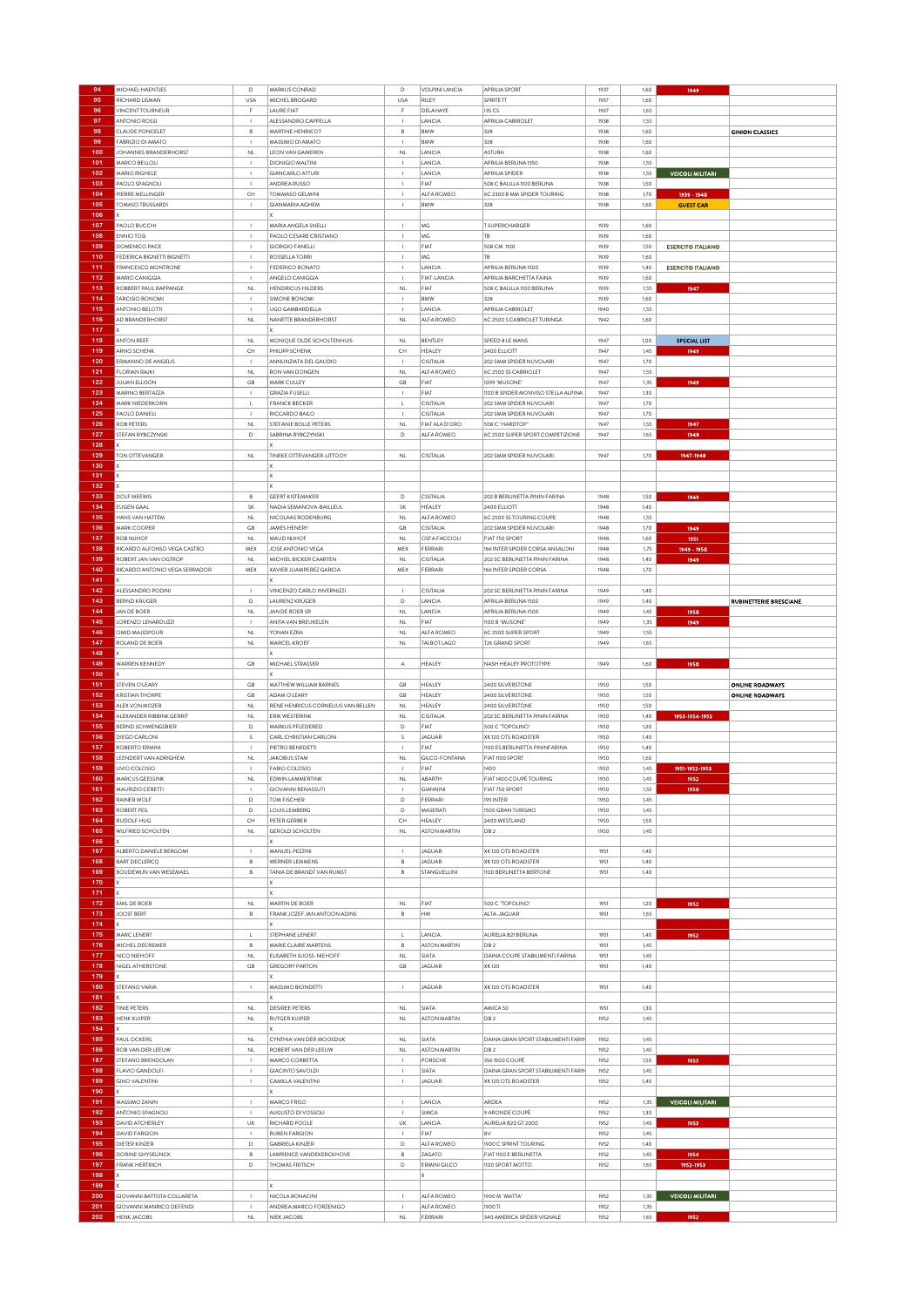|            | <b>JAN DOBBER</b>                     | NL                                                               | THEODORUS BURGER                        | NL                                                               | SIATA                | DAINA GRAN SPORT STABILIMENTI FARIN | 1952 | 1,45         |                         |                      |
|------------|---------------------------------------|------------------------------------------------------------------|-----------------------------------------|------------------------------------------------------------------|----------------------|-------------------------------------|------|--------------|-------------------------|----------------------|
| 204        | JEAN PAUL SCHMETZ                     | D                                                                | NICOLAS MOTTE                           | CH                                                               | FIAT                 | 500 C "TOPOLINO"                    | 1952 | 1,20         | 1953                    |                      |
|            |                                       |                                                                  | ALVA BERG                               |                                                                  |                      |                                     |      |              |                         |                      |
| 205        | JOEL BERG                             | $_{\rm B}$                                                       |                                         | s                                                                | <b>JAGUAR</b>        | C-TYPE                              | 1952 | 1,70         | 1953                    |                      |
| 206        |                                       |                                                                  |                                         |                                                                  |                      |                                     |      |              |                         |                      |
| 207        | MARIO PASSANANTE                      | $\mathbf I$                                                      | ELISA BUCCIONI                          |                                                                  | FIAT                 | 1100 E GHIA SUPERGIOIELLO           | 1952 | 1,50         |                         |                      |
| 208        | MAURITS DE PEUTER                     | <b>NL</b>                                                        | PIETER DE BOER                          | NL                                                               | PORSCHE              | 356 1500 COUPÉ                      | 1952 | 1,50         | 1952                    |                      |
| 209        | NICOLAS BERT                          | $_{\rm B}$                                                       | MIRKO SAVIC                             | B                                                                | <b>JAGUAR</b>        | C-TYPE                              | 1952 | 1,70         | 1953                    |                      |
| 210        | PAOLO BORDI                           | $\overline{1}$                                                   | DAVIDE SIRACUSA                         | $\overline{1}$                                                   | S.I.A.T.A            | DAINA 1400 GRAN SPORT               | 1952 | 1,45         | 1952                    |                      |
|            |                                       |                                                                  |                                         |                                                                  |                      |                                     |      |              |                         |                      |
| 211        | RICHARD MEIER                         | CH                                                               | ROLF BAUMGARTNER                        | $\mathsf{CH}% _{\mathbb{C}}\left( \mathbb{C}^{\otimes n}\right)$ | FERRARI              | 225 S BERLINETTA VIGNALE            | 1952 | 1,65         | 1952                    |                      |
| 212        | STEFAN HAMACHER                       | D                                                                | <b>BARDO REUGELS</b>                    | D                                                                | <b>JAGUAR</b>        | C-TYPE                              | 1952 | 1,65         |                         |                      |
| 213        | TOM VANDEKERCKHOVE                    | L                                                                | RIET DE VOS                             | в                                                                | LANCIA               | AURELIA B20 GT 2000                 | 1952 | 1,40         |                         |                      |
| 214        |                                       |                                                                  |                                         |                                                                  |                      |                                     |      |              |                         |                      |
| 215        | <b>TON BLANKVOORT</b>                 | NL                                                               | LENSINK ROELAND                         | <b>NL</b>                                                        | AUSTIN HEALEY        | 100/4                               | 1953 | 1,35         |                         |                      |
| 216        | SANDER FOCKEMA WURFBAIN               | <b>NL</b>                                                        | ROBERT VAN DEN CAMP                     | <b>NL</b>                                                        | LANCIA               | AURELIA B22                         | 1953 | 1,25         |                         |                      |
|            |                                       |                                                                  |                                         |                                                                  |                      |                                     |      |              |                         |                      |
| 217        | ANDREA ROVETTA                        |                                                                  | ANDREA GERVASONI                        |                                                                  | FIAT                 | 1100 COUPÉ ALLEMANO                 | 1953 | 1,35         |                         |                      |
| 218        | ANGELO BRESCIANI                      | $\mathbf{I}$                                                     | GIANERANCO ROSSI                        |                                                                  | TRIUMPH              | <b>TR2 SPORTS</b>                   | 1953 | 1,45         |                         |                      |
| 219        | DANIEL GROHE                          | $\mathsf D$                                                      | KEVIN SCHLOMILCH                        | D                                                                | FERRARI              | 250 MM SPIDER VIGNALE               | 1953 | 1,60         |                         |                      |
| 220        |                                       |                                                                  |                                         |                                                                  |                      |                                     |      |              |                         |                      |
| 221        | FABIO ALESSANDRO MEIER                | CH                                                               | DANIEL SCHLATTER                        | CH                                                               | FERRARI              | 250 MM BERLINETTA PINIFARINA        | 1953 | 1,60         |                         |                      |
| 222        | <b>GIANLUCA BERGOMI</b>               | $\mathbf{I}$                                                     | ANDREA SPIAGGIARI                       |                                                                  | LANCIA               | APPIA                               | 1953 | 1,20         |                         |                      |
|            |                                       |                                                                  |                                         |                                                                  |                      |                                     |      |              |                         |                      |
| 223        | JAN DE REU                            | B                                                                | STEFAAN BETTENS                         | B                                                                | LANCIA               | AURELIA B20 GT 2000                 | 1953 | 1,40         |                         |                      |
| 224        | JOHANNES ZIESER                       | $\mathbb A$                                                      | FRANZ RUDOLF STEINBACHER                | А                                                                | SIATA                | DAINA GRAN SPORT STABILIMENTI FARIN | 1953 | 1,45         |                         |                      |
| 225        | KARL KLAUS JOHANN HORNUNG             | D                                                                | LUIS KLAUS JOHANNES HORNUNG             | D                                                                | <b>ASTON MARTIN</b>  | DB 2/4                              | 1953 | 1,32         |                         |                      |
| 226        | MAURIZIO ZANNI                        |                                                                  | LUCA STEFANINI                          |                                                                  | FERRARI              | 212 INTER EUROPA                    | 1953 | 1,45         |                         |                      |
| 227        | MICHAEL CANTILLON                     | GB                                                               | TOM CANTILLON                           | GB                                                               | <b>NASH HEALEY</b>   | SPORTS 4138 CM3                     | 1953 | 1,40         |                         |                      |
| 228        | RONALD LENTERS                        | NL                                                               | JACQUELIEN WITTEVEEN                    | <b>NL</b>                                                        | KIEFT                | TURNER                              | 1953 | 1,60         | 1956                    |                      |
|            |                                       |                                                                  |                                         |                                                                  |                      |                                     |      |              |                         |                      |
| 229        | PATRIZIO DEI TOS                      |                                                                  | MATTEO DEI TOS                          |                                                                  | <b>ASTON MARTIN</b>  | DB <sub>2</sub>                     | 1953 | 1,45         |                         |                      |
| 230        | CHRISTIAN GEISTDOERFER                | $\mathsf{CH}% \left( \mathcal{M}\right)$                         | <b>FABIAN PELLEGRINI</b>                | $\mathsf D$                                                      | PORSCHE              | 356 A CARRERA 1500 GS               | 1956 | 1,40         |                         |                      |
| 231        | STEFANO CANALE                        | $\overline{\phantom{a}}$                                         | NICOLA PERAZZI                          | $\blacksquare$                                                   | ALFA ROMEO           | 2000 SPORT CONRERO                  | 1953 | 1,60         | 1954                    |                      |
| 232        | STEFANO MACALUSO                      | $\mathbf{I}$                                                     | <b>LUCIA ROTA</b>                       | $\mathbf{I}$                                                     | LANCIA               | AURELIA B20 GT 2500                 | 1953 | 1,40         |                         |                      |
| 233        |                                       |                                                                  |                                         |                                                                  |                      |                                     |      |              |                         |                      |
| 234        |                                       |                                                                  |                                         |                                                                  |                      |                                     |      |              |                         |                      |
|            |                                       |                                                                  |                                         |                                                                  |                      |                                     |      |              |                         |                      |
| 235        | RICCARDO SERAFINI                     | $\overline{1}$                                                   | LILIA PALADINI                          |                                                                  | LANCIA               | AURELIA B20 GT 2500                 | 1953 | 1,40         |                         |                      |
| 236        | <b>FRANCESCO PUGLIESE</b>             | $\mathbf I$                                                      | <b>LUIGI PUGLIESE</b>                   | $\mathbf{I}$                                                     | TRIUMPH              | TR2 SPORTS                          | 1954 | 1,45         |                         |                      |
| 237        | CHRISTIAN DENEKE                      | D                                                                | STEFANIE DENEKE                         | D                                                                | AUSTIN HEALEY        | 100/4 BN1                           | 1953 | 1,35         |                         | VILLA TRASQUA        |
| 238        |                                       |                                                                  |                                         |                                                                  |                      |                                     |      |              |                         |                      |
|            |                                       |                                                                  |                                         |                                                                  |                      |                                     |      |              |                         |                      |
| 239        |                                       |                                                                  |                                         |                                                                  |                      |                                     |      |              |                         |                      |
| 240        | ANDRE SCHOENMAKERS                    | <b>NL</b>                                                        | EMMA SCHOENMAKERS                       | $\mathsf{NL}$                                                    | AC                   | ACE                                 | 1955 | 1,40         |                         | VILLA TRASQUA        |
| 241        | <b>BRUNO MARINI</b>                   | $\overline{1}$                                                   | RICCARDO MARIN                          | $\overline{1}$                                                   | MERCEDES-BENZ        | 300 SL W 198                        | 1955 | 1,40         |                         | <b>HOUTKAMP</b>      |
| 242        | DAVID LUBBOCK                         | UK                                                               | SAM LUBBOCK                             | UK                                                               | <b>JAGUAR</b>        | XK 120 OTS ROADSTER                 | 1951 | 1,40         |                         | <b>HOUTKAMP</b>      |
| 243        | <b>URS STOECKL</b>                    | CH                                                               | NICK STOECKL                            | CH                                                               | PORSCHE              | 356 1500 SUPER COUPÉ                | 1953 | 1,35         |                         | <b>HOUTKAMP</b>      |
|            |                                       |                                                                  |                                         |                                                                  |                      |                                     |      |              |                         |                      |
| 244        | JERRY HENSKENS                        | B                                                                | ASTRID HENSKENS                         | B                                                                | <b>JAGUAR</b>        | XK 120 OTS ROADSTER                 | 1954 | 1,40         |                         | <b>HOUTKAMP</b>      |
| 245        | BEREND GROENEVELD                     | NL                                                               | HUGO SHARP                              | NL                                                               | AC                   | ACE                                 | 1956 | 1,40         |                         | <b>HOUTKAMP</b>      |
| 246        | PAUL VAN DER WERFF                    | NL                                                               | COLINDA VAN DER WERFF                   | NL                                                               | TRIUMPH              | TR <sub>3</sub>                     | 1957 | 1,35         |                         |                      |
| 247        | DANIEL VAN DER LEY                    | NL                                                               | WOUTER VAN AALST                        | N <sub>L</sub>                                                   | PORSCHE              | 356A 1500 COUPÉ                     | 1953 | 1,35         |                         | <b>WAY2DRIVE</b>     |
| 248        | JOHANNES GROENEWOUD                   | NL                                                               | DAAN REEKERS                            | N <sub>L</sub>                                                   | PORSCHE              | 356 1500 SPEEDSTER                  | 1955 | 1,40         |                         | <b>WAY2DRIVE</b>     |
| 249        |                                       |                                                                  |                                         |                                                                  |                      |                                     |      |              |                         |                      |
|            |                                       |                                                                  |                                         |                                                                  | FIAT                 |                                     |      |              |                         |                      |
| 250        | ALBERTO CAMOSSI                       | $\mathbf{I}$                                                     | ADRIANO BAGNI                           | $\blacksquare$                                                   |                      | 1100/103 BERLINA                    | 1954 | 1,25         | <b>VEICOLI MILITARI</b> |                      |
| 251        | ALESSANDRO MOSTARDA                   | $\mathbf{I}$                                                     | JOHN HOORNEMAN                          | $\mathsf{GB}$                                                    | MERCEDES-BENZ        | 300 SL W 198                        | 1954 | 1,40         |                         |                      |
| 252        | ALESSANDRO VIRDIS                     | $\overline{1}$                                                   | SILVIA GIORDO                           | $\overline{1}$                                                   | PORSCHE              | 356 1500 COUPÉ                      | 1954 | 1,35         |                         |                      |
| 253        | ANDREAS ASTALLER                      | $\mathsf D$                                                      | STEFAN SCHOEN                           | D                                                                | ARNOLT BRISTOL       | DELUXE                              | 1954 | 1,45         |                         |                      |
| 254        | ANDREAS MARON                         | CH                                                               | ANDREAS RUPP                            | CH                                                               | <b>JAGUAR</b>        | XK140 OTS SE                        | 1954 | 1,40         |                         |                      |
| 255        | <b>BRUNO JANSSENS</b>                 | $\mathsf B$                                                      | TOM DE STOOP                            | B                                                                | <b>JAGUAR</b>        | XK120 SE OTS                        | 1954 | 1,40         |                         |                      |
|            |                                       |                                                                  |                                         |                                                                  |                      |                                     |      |              |                         |                      |
| 256        | DIETER MUSFELD                        | CH                                                               | PATRICIA MUSFELD                        | CH                                                               | ALFA ROMEO           | 1900 SUPER SPRINT                   | 1954 | 1,35         |                         |                      |
| 257        | DOMENICO ABBENANTE                    | $\overline{1}$                                                   | RAFFAELE OSCAR CESAREO                  |                                                                  | FIAT                 | 1100/103 BERLINA                    | 1954 | 1,25         | <b>VEICOLI MILITARI</b> |                      |
| 258        | EDMONDO BALSAMO                       | $\mathbf{I}$                                                     | LUCA MARIA BALSAMO                      |                                                                  | <b>ISO RIVOLTA</b>   | <b>ISETTA</b>                       | 1954 | 1,15         |                         |                      |
| 259        | EFISIO MARIA CARUTTI                  | $\mathbf{I}$                                                     | HARALD BERGER                           | А                                                                | LANCIA               | AURELIA B20 GT 2500                 | 1954 | 1,45         |                         |                      |
|            | FRANCESCO MENICHETTI                  | $\overline{\phantom{a}}$                                         | RICCARDO MENICHETTI                     | $\blacksquare$                                                   | AUSTIN HEALEY        | 100/4 BN1                           | 1954 | 1,35         |                         |                      |
|            |                                       |                                                                  |                                         |                                                                  |                      |                                     |      |              |                         |                      |
| 260        |                                       |                                                                  |                                         |                                                                  | FIAT                 | 1100/103 TV BERLINA                 | 1954 |              |                         |                      |
| 261        |                                       |                                                                  |                                         |                                                                  |                      |                                     |      |              | 1955-1956               |                      |
| 262        | FREDERIC DECHAMPS                     | B                                                                | ANTON GONNISSEN                         | B                                                                |                      |                                     |      | 1,30         |                         |                      |
| 263        | <b>GERARD BAS</b>                     | $_{\rm B}$                                                       | JANET BAS VAN OUEN                      | B                                                                | ARNOLT BRISTOL       | <b>BOLIDE</b>                       | 1954 | 1,45         |                         |                      |
| 264        | <b>GIANLUIGI VIGNOLA</b>              | -1                                                               | PAOLO MARCATTILI                        |                                                                  | <b>AUSTIN HEALEY</b> | 100/4 BN1                           | 1954 | 1,35         |                         |                      |
| 265        | <b>GIAN-PIETRO ROSSETTI</b>           | CH                                                               | WERNER KUMMER                           | CH                                                               | MASERATI             | A6 GCS                              | 1954 | 1,70         | 1955                    |                      |
| 266        | <b>GIUSEPPE CASALI</b>                | $\overline{1}$                                                   | <b>JUNE MOROSINI</b>                    |                                                                  | ALFA ROMEO           |                                     | 1954 |              |                         |                      |
|            |                                       |                                                                  |                                         |                                                                  |                      | 1900 C SUPER SPRINT                 |      | 1,35         |                         |                      |
| 267        | <b>GIUSEPPE SANTONI</b>               |                                                                  | MASSIMO OTTAVIANI                       |                                                                  | <b>JAGUAR</b>        | XK 140 OTS ROADSTER                 | 1954 | 1,40         |                         |                      |
| 268        | <b>GIUSTINO DE SANCTIS</b>            | $\mathbf{I}$                                                     | ALESSANDRO DE SANCTIS                   |                                                                  | FIAT                 | 8V                                  | 1954 | 1,45         |                         |                      |
| 269        | <b>GUIDO PICCINELLI</b>               |                                                                  | ANNA MADDALONI                          |                                                                  | SALMSON              | 2300 SPORT                          | 1954 | 1,35         |                         |                      |
| 270        | <b>GIULIANO ZENOCCHINI</b>            |                                                                  | FRANCESCO FRANCESCHETTI                 |                                                                  | TRIUMPH              | TR2 SPORTS                          | 1954 | 1,45         |                         |                      |
| 271        | <b>JOHAN LONT</b>                     | CH                                                               | <b>JOHAN PIEHL</b>                      | S                                                                | ZAGATO               | FIAT 8V BERLINETTA                  | 1954 | 1,50         |                         |                      |
| 272        | KARL HENSGENS                         | NL                                                               | WIM VAN THOOR                           | <b>NL</b>                                                        | ALFA ROMEO           | 1900 SUPER TI                       | 1954 | 1,30         |                         |                      |
|            |                                       |                                                                  |                                         |                                                                  |                      |                                     |      |              |                         |                      |
| 273        | <b>KEES-JAN HONIG</b>                 | NL                                                               | IVO WESTERA                             | <b>NL</b>                                                        | ALFA ROMEO           | 1900 C SPRINT TOURING               | 1954 | 1,40         |                         |                      |
| 274        | <b>KENNETH ANDREN</b>                 | s                                                                | PETHER FRIEDHOLM                        | s                                                                | ARNOLT BRISTOL       | <b>BOLIDE</b>                       | 1954 | 1,45         |                         |                      |
| 275        | <b>KEVIN QUINN</b>                    | GB                                                               | <b>BRIAN FITZGERALD</b>                 | GB                                                               | ARNOLT BRISTOL       | <b>BOLIDE</b>                       | 1954 | 1,45         |                         |                      |
| 276        | LORENZO GOBBI                         | $\mathbf{I}$                                                     | LUCA GOBBI                              |                                                                  | TRIUMPH              | TR2 SPORTS                          | 1954 | 1,45         |                         |                      |
| 277        | LUIGI MORETTI                         | $\mathbf{I}$                                                     | ANDREA MORETTI                          | $\mathbf{I}$                                                     | ALFA ROMEO           | 1900 C SUPER SPRINT                 | 1954 | 1,35         |                         |                      |
| 278        | MARCO EVANGELISTA GNUTTI              | $\mathbf{I}$                                                     | CARLO GNUTTI                            | $\overline{1}$                                                   | OSCA                 | MT4 1500 2AD                        | 1954 | 1,70         | 1956                    |                      |
| 279        |                                       | L                                                                |                                         | L                                                                | FIAT                 | 8V                                  |      |              |                         |                      |
|            | MARCO SGRECCIA                        |                                                                  | IRIS STEUER                             |                                                                  |                      |                                     | 1954 | 1,50         | 1957                    |                      |
| 280        | MARIO RONZONI                         | $\mathbf{I}$                                                     | ERMANNO ACERBIS                         |                                                                  | FIAT                 | 1100 TV GT PININFARINA              | 1954 | 1,40         | 1955                    |                      |
| 281        | MARK THIEME                           | NL                                                               | CASPER WILLEMSE                         | N <sub>L</sub>                                                   | AUTOBLEU             | 750                                 | 1954 | 1,35         | 1955                    |                      |
| 282        | MASSIMO SAGGINI                       | $\mathbf{I}$                                                     | DOMENICO MARIA STRUZZI                  | $\overline{1}$                                                   | <b>JAGUAR</b>        | XK 120 OTS ROADSTER                 | 1954 | 1,40         |                         |                      |
| 283        | MICHIEL GOVAERTS                      | NL                                                               | LODEWIJK GOVAERTS                       | N <sub>L</sub>                                                   | TRIUMPH              | TR 2 SPORTS                         | 1954 | 1,50         | 1954                    |                      |
| 284        | PETER SODAMIN                         | А                                                                | DINO SODAMIN                            | А                                                                | PORSCHE              | 356 1500 SPEEDSTER                  | 1954 | 1,40         |                         |                      |
|            |                                       | $\mathbf{I}$                                                     |                                         |                                                                  | PORSCHE              |                                     |      | 1,40         |                         |                      |
| 285        | RENATO GNUTTI                         |                                                                  | BENEDETTA GNUTTI                        |                                                                  |                      | 356 1500 SPEEDSTER                  | 1954 |              |                         |                      |
| 286        | <b>ROB DEFARES</b>                    | $\mathsf{NL}$                                                    | VOLKERT H.M. STRUYCKEN                  | <b>NL</b>                                                        | FERRARI              | 750 MONZA SPIDER SCAGLIETTI         | 1954 | 1,60         |                         |                      |
| 287        | STEFAN NEUHORN                        | CH                                                               | JUERG BRAND                             | CH                                                               | MERCEDES-BENZ        | 220 A                               | 1954 | 1,30         |                         |                      |
| 288        | <b>TADEUSZ KOZIOL</b>                 | $\mathsf{PL}$                                                    | MONIKA SIKORA                           | $\mathsf{PL}$                                                    | MERCEDES-BENZ        | 300 SL W 198                        | 1954 | 1,40         |                         |                      |
| 289        |                                       |                                                                  |                                         |                                                                  |                      |                                     |      |              |                         |                      |
| 290        | <b>TSUGUO SHINTANI</b>                | J                                                                | SUMIKO KOKONNO                          | J                                                                | TRIUMPH              | TR 2 SPORTS                         | 1954 | 1,45         |                         |                      |
| 291        | KARL-HEINZ KOEGEL                     | D                                                                | <b>THOMAS AMMANN</b>                    | D                                                                | MERCEDES-BENZ        | 300 SL W 198                        | 1955 | 1,40         |                         |                      |
|            |                                       |                                                                  |                                         |                                                                  |                      |                                     |      |              |                         |                      |
| 292        |                                       |                                                                  |                                         |                                                                  |                      |                                     |      |              |                         |                      |
| 293        | <b>BEN DAHLHAUS</b>                   | В                                                                | <b>HENRY JARMAN</b>                     | в                                                                | OSCA                 | MT4 VALENTINI                       | 1953 | 1,65         |                         | CHOPARD              |
| 294        | PIETRO TENCONI                        | $\overline{\phantom{a}}$                                         | ELEONOR PICCIOTTO                       | $\mathsf{CH}% _{\mathbb{C}}\left( \mathbb{C}^{\otimes n}\right)$ | ZAGATO               | FIAT 1100 E BERLINETTA              | 1954 | 1,40         |                         | CHOPARD              |
| 295        | CHENWEI HU                            | HK                                                               | STEPHANE REUTELER                       | CH                                                               | ALFA ROMEO           | 1900 C SUPER SPRINT TOURING         | 1956 | 1,35         |                         | CHOPARD              |
| 296        |                                       |                                                                  |                                         |                                                                  |                      |                                     |      |              |                         |                      |
|            |                                       |                                                                  |                                         |                                                                  |                      |                                     |      |              |                         |                      |
| 297        |                                       |                                                                  |                                         |                                                                  |                      |                                     |      |              |                         |                      |
| 298        | KLAUS-HASSO HELLER                    | D                                                                | TANJA HELLER                            | D                                                                | <b>ASTON MARTIN</b>  | DB 2 VANTAGE                        | 1953 | 1,45         |                         | <b>AERZEN</b>        |
| 299        | JOSEF PETER REICHENBERGER             | D                                                                | JOSEF REICHENBERGER                     | D                                                                | <b>AUSTIN HEALEY</b> | 100/6                               | 1957 | 1,35         |                         | <b>AERZEN</b>        |
| 300        | WILFRIED PORTH                        | D                                                                | ROBIN PORTH                             | D                                                                | MERCEDES-BENZ        | 300 SL W 198                        | 1954 | 1,40         |                         |                      |
| 500        | MATTIA CATTAPAN                       |                                                                  | <b>DARIO MANCINI</b>                    |                                                                  | ALFA ROMEO           | 1900 TI SUPER                       | 1954 | 1,00         | <b>GUEST CAR</b>        |                      |
| 301        | <b>GUIDO VAN EMPEL</b>                | <b>NL</b>                                                        | PAUL L'ORTYE                            | $\mathsf{NL}$                                                    | AC                   | ACE                                 | 1954 | 1,40         |                         | VILLA TRASQUA        |
| 302        | <b>UBALDO BORDI</b>                   | $\overline{1}$                                                   | EUGENIO BORDI                           | $\overline{1}$                                                   | FIAT                 | 1101 TV GT PININFARINA              | 1953 | 1,35         |                         | <b>DEUTSCHE BANK</b> |
|            |                                       |                                                                  |                                         |                                                                  |                      |                                     |      |              |                         |                      |
| 303        | ROBERTO ANGELINO                      | $\blacksquare$                                                   | EDOARDO ANGELINO                        |                                                                  | AUSTIN HEALEY        | 100/6                               | 1957 | 1,35         |                         | <b>DEUTSCHE BANK</b> |
| 304        | PINO PETRICONE                        | $\mathsf{CH}% _{\mathbb{C}}\left( \mathbb{C}^{\otimes n}\right)$ | <b>FABIO ROSCIOLI</b>                   |                                                                  | PORSCHE              | 356 1600 COUPÉ                      | 1956 | 1,35         |                         | DEUTSCHE BANK        |
| 305        | RICHARD SWALLOW                       | GB                                                               | RUPERT SWALLOW                          | GB                                                               | MG                   | А                                   | 1955 | 1,35         |                         | <b>DEUTSCHE BANK</b> |
| 306        | MARIA GABURRI                         | $\overline{1}$                                                   | BENEDETTA GABURRI                       | $\overline{1}$                                                   | ABARTH               | FIAT 750 BERLINETTA ZAGATO          | 1957 | 1,25         |                         |                      |
| 307        | PAOLO MORI                            | $\mathbf{I}$                                                     | MASSIMO COMELL                          | $\mathbf{I}$                                                     | <b>ISO RIVOLTA</b>   | <b>ISETTA</b>                       | 1956 | 1,15         |                         |                      |
| 308        | MARIO BOGLIOLI                        | $\mathbf{I}$                                                     | ENRICA PEZZIA                           |                                                                  | LANCIA               | AURELIA B24 SPIDER                  | 1955 | 1,35         |                         |                      |
|            |                                       | $\mathbf{I}$                                                     |                                         | $\blacksquare$                                                   | FIAT                 | 1101 TV GT PININFARINA              | 1955 |              |                         |                      |
| 309<br>310 | ALBERTO BORDOGNA<br>PATRIZIO BERTELLI |                                                                  | <b>GIOVANNI STAFFA</b><br>CARLO CASSINA |                                                                  | PORSCHE              | 356 SPEEDSTER CARRERA 1500 GS       | 1955 | 1,35<br>1,40 |                         |                      |